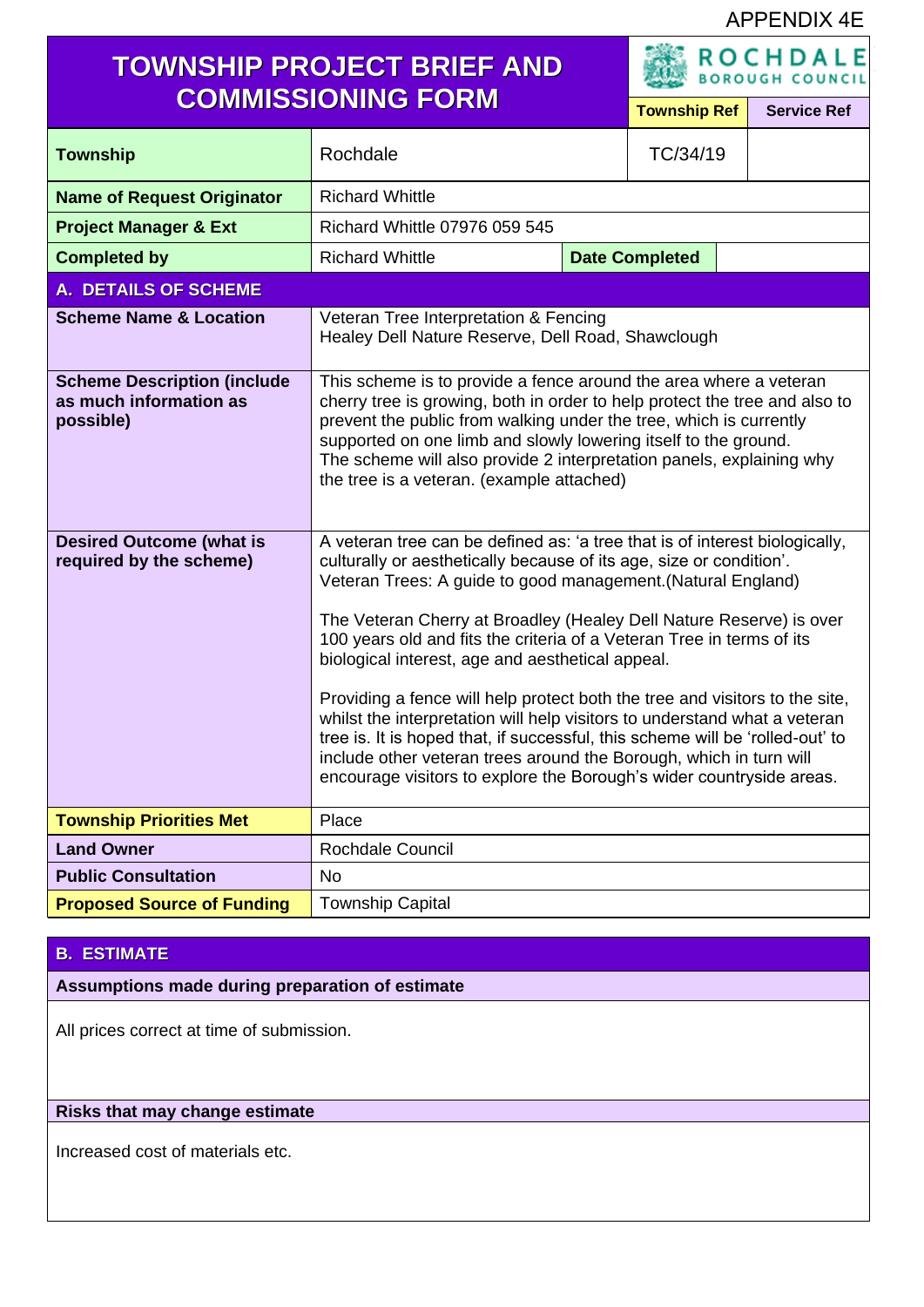| <b>Total Estimated Fees</b>             |  | £ 324.53 |                  |  |
|-----------------------------------------|--|----------|------------------|--|
| <b>Total Estimated Works Costs</b>      |  | £3245.28 |                  |  |
| <b>Total Cost</b>                       |  | £3569.81 |                  |  |
| <b>Amount Approved by Township</b><br>E |  |          | <b>Cost Code</b> |  |

| <b>C. TIMESCALES</b>                                                     |  |  |
|--------------------------------------------------------------------------|--|--|
| <b>Estimated Start Date</b>                                              |  |  |
| (start date subject to commissioning within three months of application) |  |  |
| <b>Evidence</b>                                                          |  |  |
| Orders raised                                                            |  |  |
|                                                                          |  |  |
|                                                                          |  |  |
|                                                                          |  |  |
| <b>Completion Date</b>                                                   |  |  |
| <b>Evidence</b>                                                          |  |  |
| Installation of fence & information boards                               |  |  |

### **D. AUTHORISATION**

| I have read the terms and conditions provided with this form and agree to the funds being<br>allocated as approved at Committee |  |             |            |
|---------------------------------------------------------------------------------------------------------------------------------|--|-------------|------------|
| <b>Date Committee Approved Scheme</b>                                                                                           |  |             |            |
| <b>Signature of Head of Service</b>                                                                                             |  | <b>Date</b> | 24/01/2020 |
| <b>Signature of Townships &amp;</b><br><b>Communities Manager</b>                                                               |  | <b>Date</b> |            |
| <b>Signature of Township Chair</b>                                                                                              |  | <b>Date</b> |            |

**KEY**

| To be completed by whoever receives the original proposal                     |
|-------------------------------------------------------------------------------|
| To be completed by Service/Provider after discussion with the Township Office |
| To be completed by Township Councillor/Officer                                |